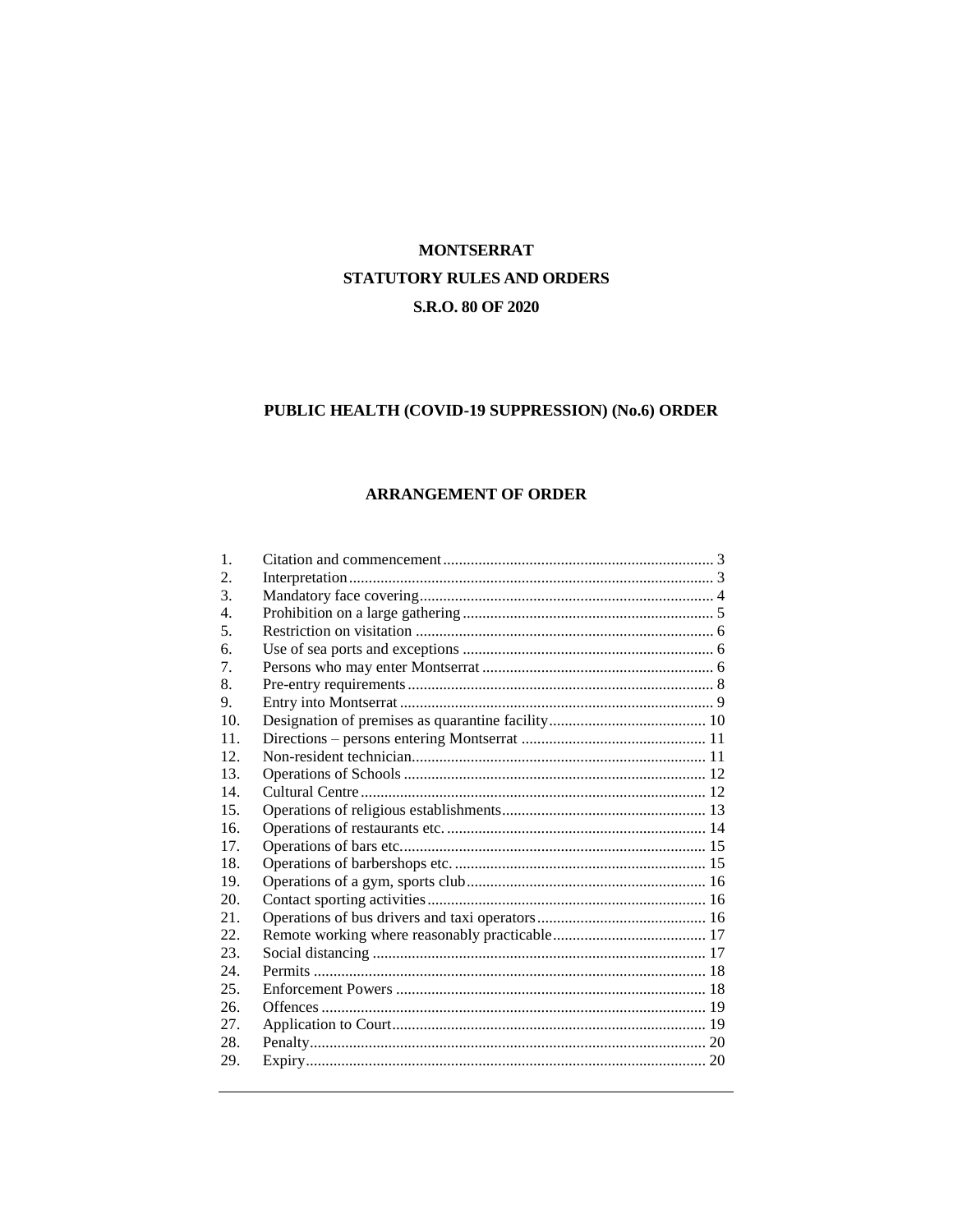#### **MONTSERRAT**

#### **STATUTORY RULES AND ORDERS**

#### **S.R.O. 80 OF 2020**

#### **PUBLIC HEALTH (COVID-19 SUPPRESSION) (No.6) ORDER**

**THE PUBLIC HEALTH (COVID-19 SUPPRESSION) (NO.6) ORDER MADE BY THE GOVERNOR ACTING ON THE ADVICE OF CABINET UNDER SECTION 10 OF THE PUBLIC HEALTH ACT (CAP. 14.01).**

#### <span id="page-1-0"></span>**1. Citation and commencement**

This Order may be cited as the Public Health (COVID-19 Suppression) (No.6) Order, 2020 and comes into force 2 November, 2020 at 5:00 a.m.

#### <span id="page-1-1"></span>**2. Interpretation**

In this Order—

"bus" means a motor vehicle which carries or is intended to carry passengers and their luggage, goods and merchandise or other load and can carry more than seven passengers excluding the driver;

**"COVID-19"** means the illness caused by a novel coronavirus now called severe acute respiratory syndrome coronavirus 2 (SARS-CoV-2; formerly called 2019-nCoV), which was first identified amid an outbreak of respiratory illness cases in Wuhan City, Hubei Province, China, in 2019;

**"dependant"** in relation to another person means**—**

- *(a)* the spouse of such person;
- *(b)* the child or step-child under the age of eighteen years of such person;
- *(c)* an adopted child under the age of eighteen years having been adopted by such person in a manner recognized by law; or
- *(d)* a person who is a relative of such person and is financially dependent on such person;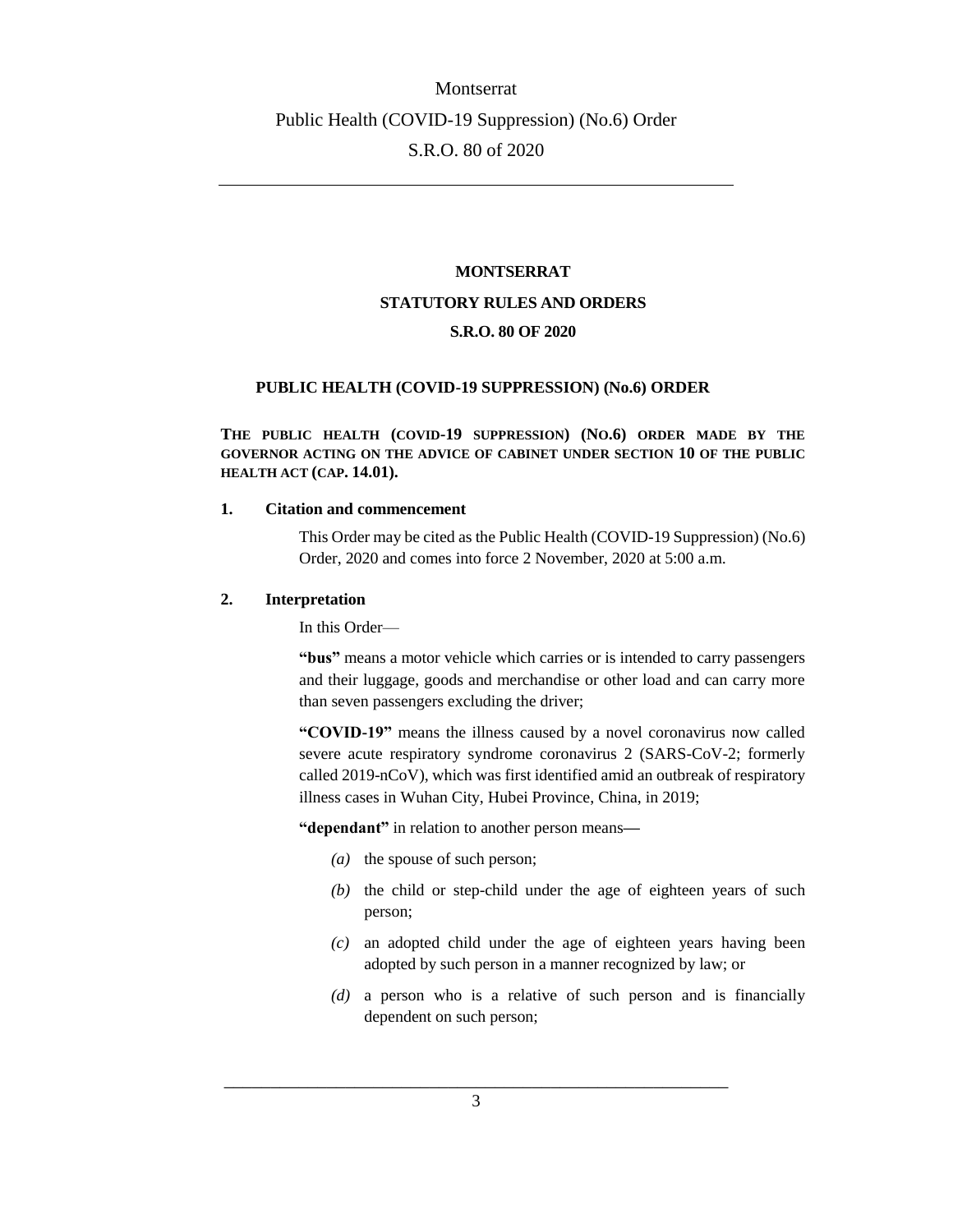**"designated quarantine facility"** means any premises designated by the Minister as a quarantine facility under paragraph 10;

**"enforcement officer"** means a member of the Montserrat Police Service, Montserrat Defence Force, or any other law enforcement officer;

**"Health Officer"** means a Health Officer appointed under section 3(3) of the Quarantine Act (Cap 14.09) and includes an Environmental Health Officer;

**"home"** in relation to a person, means the place where the person lives or occupies on the date this Order comes into force, and includes any driveway, garden or yard forming part of that place;

**"isolate"** means the removal to a hospital or other suitable place approved by the Chief Medical Officer of a person infected with or suspected to be infected with COVID-19, and his detention at the hospital or other suitable place, until, in the opinion a Medical Officer he is no longer infected with COVID-19;

**"large gathering"** means a gathering of more than fifty persons;

**"members of the same household"** means persons (whether or not the persons are family members or relatives) who are living at the same home;

**"Minister"** means the Minister responsible for health matters;

**"Montserratian"** has the meaning assigned to it in the Montserrat Constitution Order (Cap. 1.01);

**"non-resident technician"** means a person who travels to Montserrat for the purpose of assisting with certification and maintenance of equipment;

**"PCR COVID-19 test"** means a polymerase chain reaction test for the qualitative detection of nucleic acid from SARS-CoV-2;

"**professional person**" means a person whose job requires a minimum of two years training or work experience and whose job is not of a temporary or seasonal nature;

**"public place"** includes a public highway, street, road, square, court, alley, land, bridle-way, footway, parade, wharf, jetty, quay, bridge, public garden or open space, and every theatre, place of public entertainment of any kind, or other place of general resort, admission to which is obtained by payment, or to which the public have access;

\_\_\_\_\_\_\_\_\_\_\_\_\_\_\_\_\_\_\_\_\_\_\_\_\_\_\_\_\_\_\_\_\_\_\_\_\_\_\_\_\_\_\_\_\_\_\_\_\_\_\_\_\_\_ 3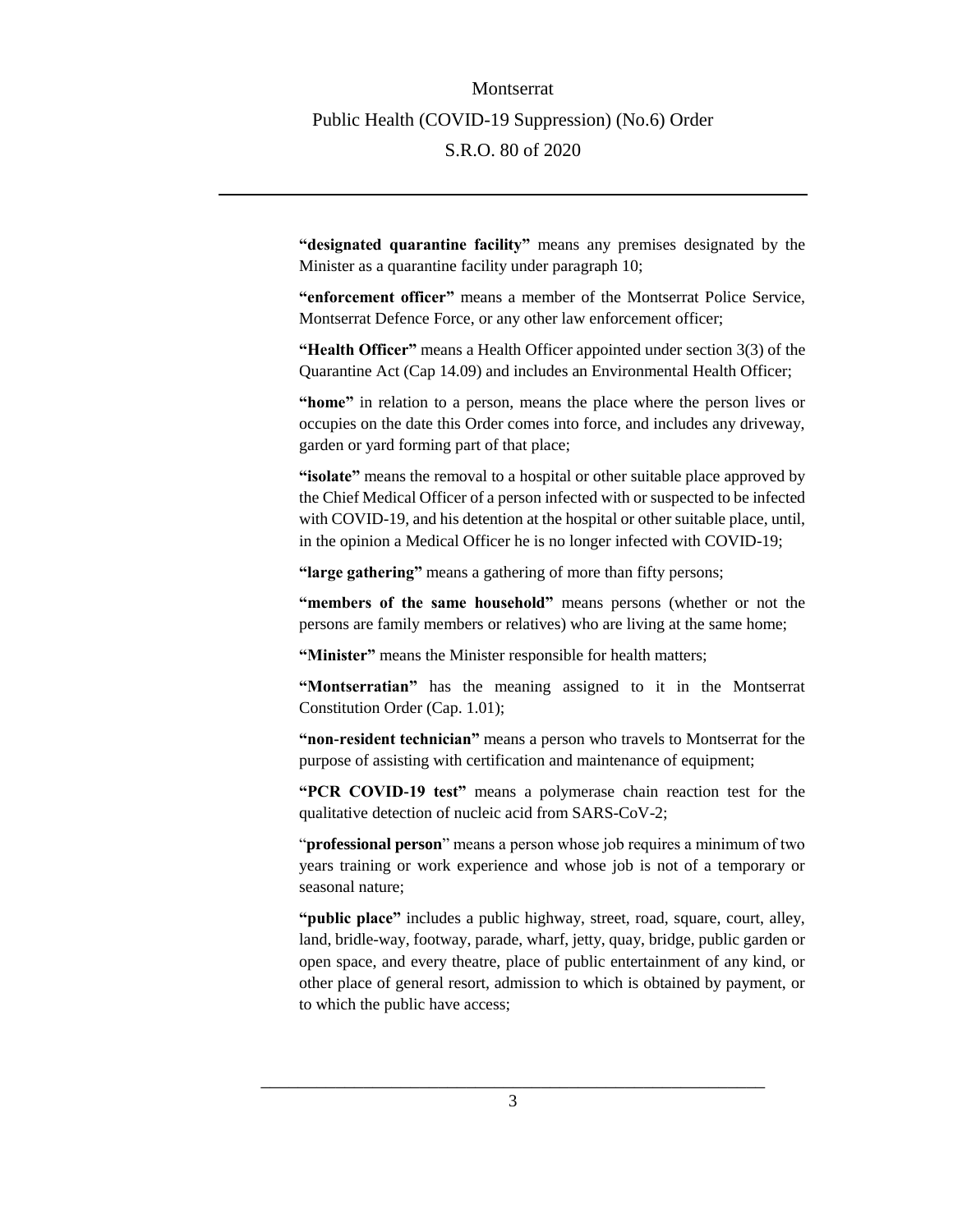**"self-quarantine"** means staying at one's place of residence away from other persons for the purpose of observing and monitoring one's health for the development of COVID-19 symptoms; and

**"social distancing"** means maintaining a physical distance of at least six feet between all persons who are not members of the same household.

#### <span id="page-3-0"></span>**3. Mandatory face covering**

- **(1)** A customer or visitor shall wear a face covering when entering and while conducting business in the following places—
	- *(a)* a bank;
	- *(b)* a Government office;
	- *(c)* a hospital;
	- *(d)* a clinic, health centre or residential care facility;
	- *(e)* a grocery store or supermarket;
	- *(f)* prison;
	- *(g)* an airport or sea port; and
	- *(h)* any other place of business.
- **(2)** Subparagraph (1) does not apply to the following—
	- *(a)* a child age 3 years and under;
	- *(b)* a person who has a medical condition, health condition, cognitive condition or disability that prevents the person from wearing a face covering;
	- *(c)* a customer, when the customer is dining at a restaurant or food shop;
	- *(d)* a customer, when the customer is drinking at a bar or rum shop; and
	- *(e)* a person when the person is exercising in a gym.
- **(3)** A face covering should cover a person's nose, mouth and chin without gapping.
- **(4)** The owner or head of a business, organisation or department, or place of business listed in subparagraph (1) shall—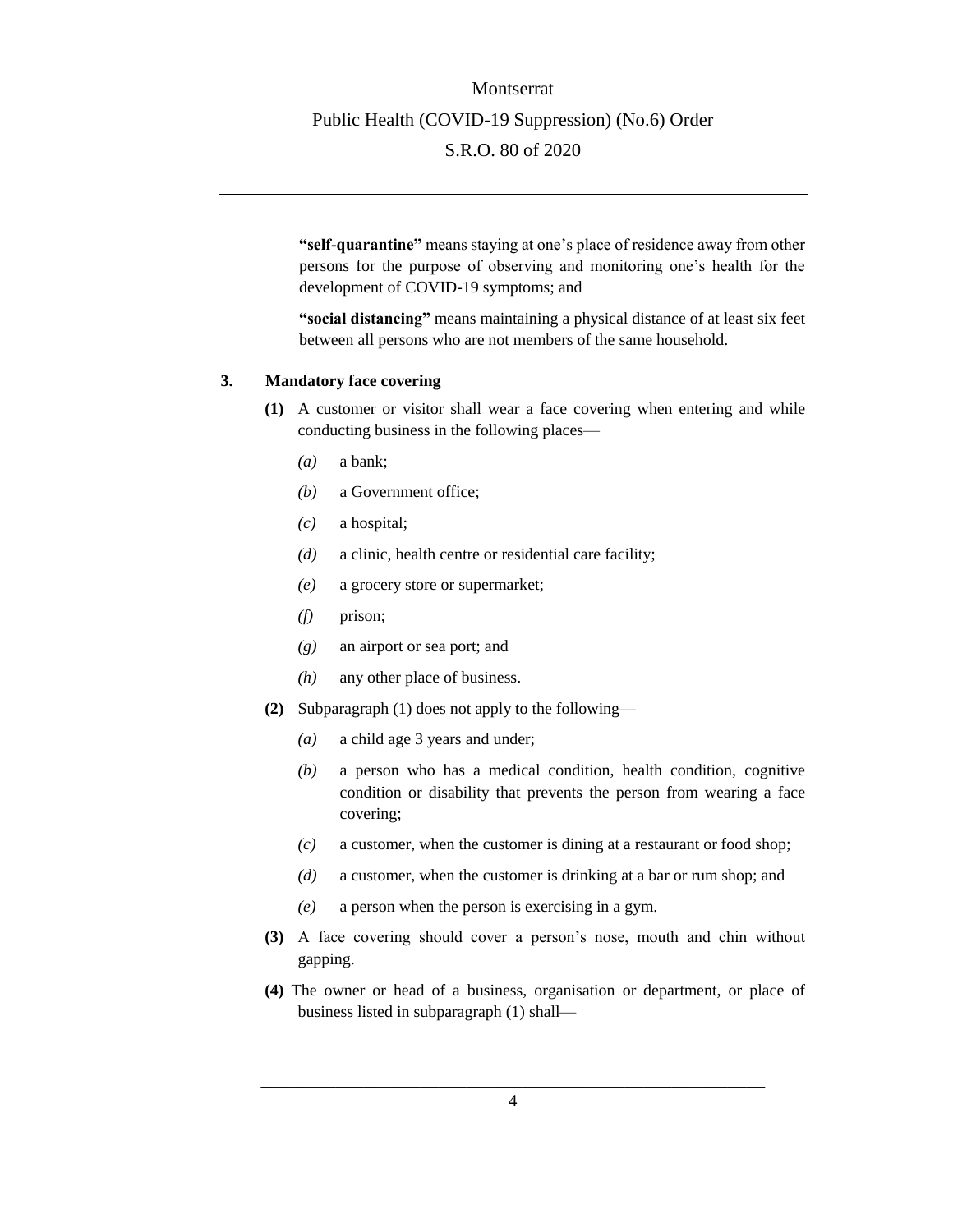- *(a)* post or cause to be posted a notice, in a conspicuous place at the main entrance of the business, which specifies that the wearing of a face covering is mandatory;
- *(b)* not permit a customer or visitor to enter the business if the customer or visitor is not wearing a face covering; and
- *(c)* ensure that a customer or visitor continues to wear a face covering while in the business and if the customer or visitor refuses to wear the face covering while in the business ask the customer or visitor to leave business.
- **(5)** A person who fails to wear a face covering in a place listed in subparagraph (1) commits an offence.
- **(6)** If the owner or head of a business, organisation, department, or place of business listed in subparagraph (1) fails to comply with subparagraph (4) the owner commits an offence and is liable to a fine of \$500 and in the case of a second or subsequent offence to a fine of \$1,000.
- **(7)** In addition to the penalty under subparagraph (6) a court may order the closure of the business for a period of thirty days.

#### <span id="page-4-0"></span>**4. Prohibition on a large gathering**

- **(1)** A large gathering for a social, spiritual or recreational activity including, but not limited to a community event; civic event; public event; leisure event; faith-based event; sporting event; parade; concert; festival; convention; fundraiser or similar activity is prohibited.
- **(2)** For the avoidance of doubt a person shall not be a part of a large gathering.
- **(3)** The prohibition under subparagraph (2) does not apply to a large gathering—
	- *(a)* at a customs airport and a customs port if the purpose of the large gathering is for the embarkation or disembarkation of passengers;
	- *(b)* at a sitting of the High Court;
	- *(c)* at a school that is granted permission to open under paragraph 24;
	- *(d)* at a funeral service;
	- *(e)* at a church service; or
	- *(f)* at the Montserrat Cultural Centre.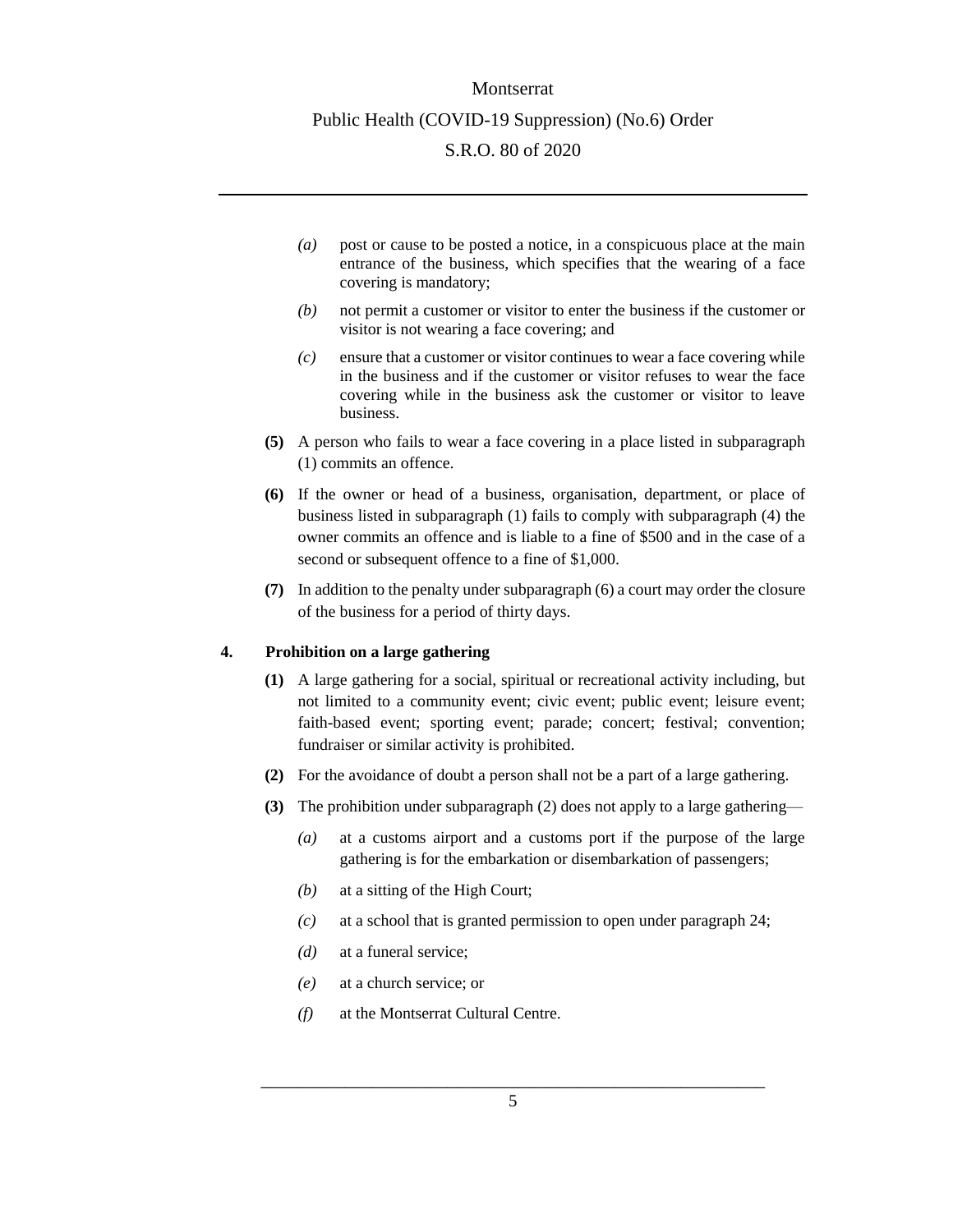**(4)** As far as reasonably possible a person at a gathering shall maintain a physical distance of at least six feet from another person.

#### <span id="page-5-0"></span>**5. Restriction on visitation**

- **(1)** A person shall not visit—
	- *(a)* the home or place of occupancy of a person who is in self-quarantine; or
	- *(b)* a designated quarantine facility or place of isolation except with prior approval of the Chief Medical Officer*.*
- **(2)** A person may visit a—
	- *(a)* patient in the hospital with prior approval of the Chief Medical Officer;
	- *(b)* person in a residential care establishment or facility with prior approval of the manager or owner of the residential care establishment or facility; or
	- *(c)* detainee or prisoner in a prison with prior approval of the Superintendent of Prisons.

#### <span id="page-5-1"></span>**6. Use of sea ports and exceptions**

The John A. Osborne Airport, the Little Bay Port or the Plymouth Port may be used for—

- *(a)* the disembarkation and embarkation of the categories of persons listed in paragraph 7(1) entering Montserrat by air or sea;
- *(b)* the embarkation and disembarkation of a member of the crew of an aircraft or vessel (including freight, cargo or courier aircraft or vessel);
- *(c)* the purpose of a medical evacuation; and
- *(d)* freight, cargo, and courier services.

#### <span id="page-5-2"></span>**7. Persons who may enter Montserrat**

- **(1)** Subject to paragraph 8, the following persons or category of persons may enter Montserrat by air or sea**—**
	- *(a)* a Montserratian;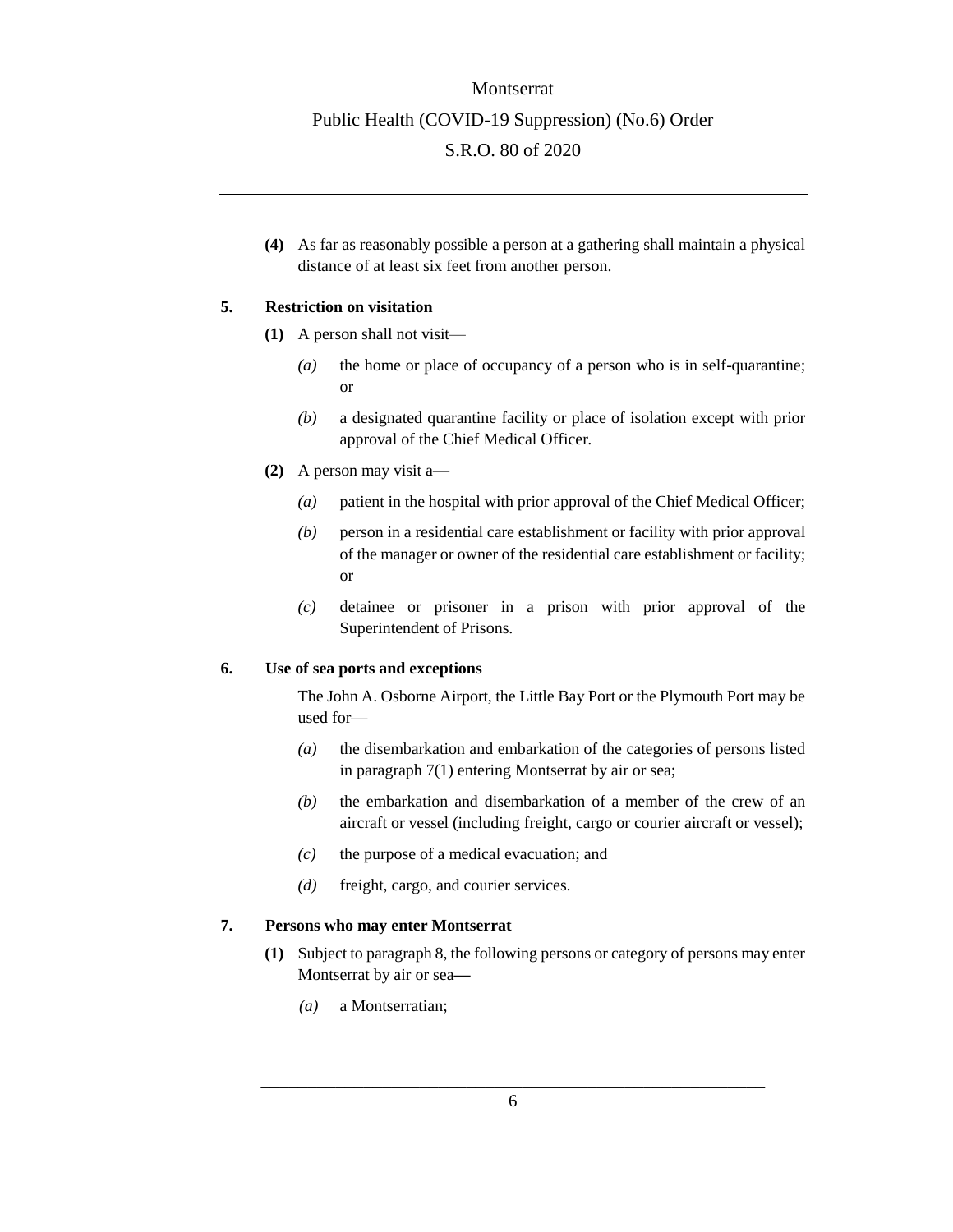- *(b)* the husband, wife, child or other dependant of a Montserratian, whether travelling with or separately from the Montserratian;
- *(c)* a person who holds a permit of permanent residence issued under section 23 of the Immigration Act (Cap. 13.01);
- *(d)* a person who ordinarily resides in Montserrat;
- *(e)* a person who owns a habitable house or home in Montserrat;
- (*f)* the husband, wife, child or other dependant of a person who falls under subparagraph *(c), (d)* or *(e)* whether travelling with or separately from the person, provided that the husband, wife, child or other dependant of a person resided in Montserrat, for any period of time, prior to 16 March, 2020;
- *(g)* a professional person who has been engaged by an entity in the public or private sector, provided that the person has been granted permission by the Minister to disembark in Montserrat prior to travelling to Montserrat;
- *(h)* a member of the crew of an aircraft or ship (including freight, cargo or courier craft or vessel);
- *(i)* non-resident technician provided he has been granted permission to enter Montserrat prior to travelling to Montserrat;
- *(j)* a person who has been granted permission by the Minister to enter Montserrat for the purpose of aiding with preparations for a disaster or after a disaster;
- *(k)* a person who intends to rent unoccupied premises for more than two months;
- *(l)* a person who has been granted a remote employment stamp;
- *(m)* an attorney-at-law, judge or other officer of the court who intends to come to Montserrat for the purpose of appearing in or presiding over court proceedings; and
- *(n)* any other person, as may be determined by the Minister, for the purpose of aiding in the suppression of COVID-19.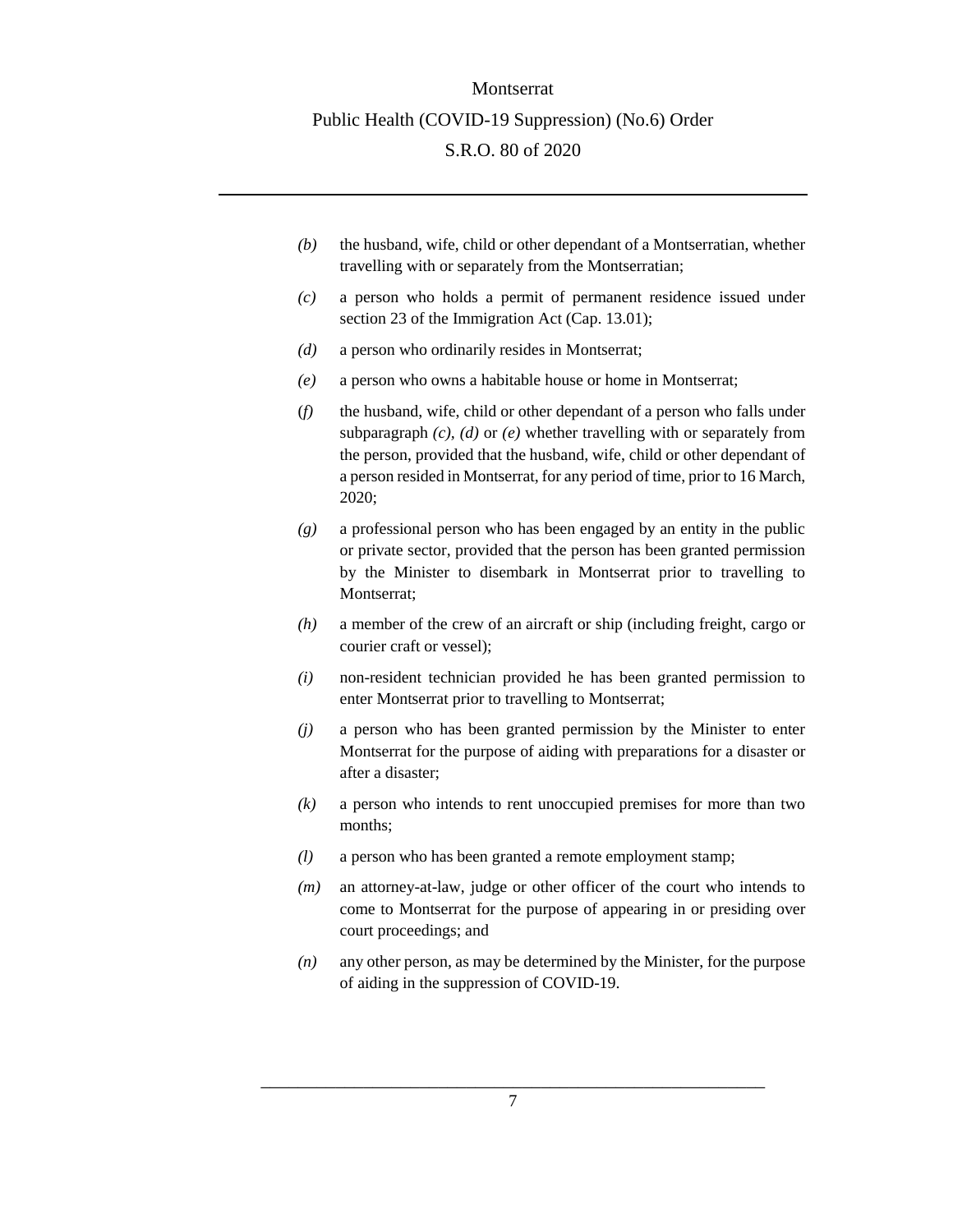- **(2)** A person is **"ordinarily resident"** in Montserrat if the person has established a regular habitual mode of life in Montserrat, the continuity of which has persisted apart from temporary or occasional absences.
- **(3)** A person who wishes to enter Montserrat—
	- (a) under paragraph  $7(1)(k)$  must submit a copy of his [signed rental agreement]; or
	- *(b)* to stay in a designated quarantine facility shall submit a copy of his confirmed booking at the designated quarantine facility,
	- to the Chief Immigration Officer three days prior to entering Montserrat.

#### <span id="page-7-0"></span>**8. Pre-entry requirements**

- **(1)** A person referred to in paragraph 7 who intends to enter Montserrat shall—
	- *(a)* undergo a PCR COVID-19 test no earlier than seven days prior to entry in Montserrat; and
	- *(b)* complete and submit the declaration form published on the website [www.gov.ms/register-to-travel-to-montserrat/](http://www.gov.ms/register-to-travel-to-montserrat/) no later than three days prior to booking a ticket to enter to Montserrat.
- **(2)** The following persons are exempted from the requirements of subparagraph  $(1)(a)$ —
	- *(a)* a child aged 12 and under;
	- *(b)* a person entering Montserrat in circumstances related to a medical evacuation; and
	- *(c)* a person who has been granted permission by the Minister to enter Montserrat for the purpose of aiding with preparations for a disaster or after a disaster,

provided that such person may be subjected to screening, temperature checks and clinical examinations on entering Montserrat.

**(3)** The owner of a vessel or aircraft that intends to transport a person referred to in subparagraph (1) shall ensure that the person has been granted approval to travel to Montserrat prior to departure of the aircraft or vessel from a place outside Montserrat.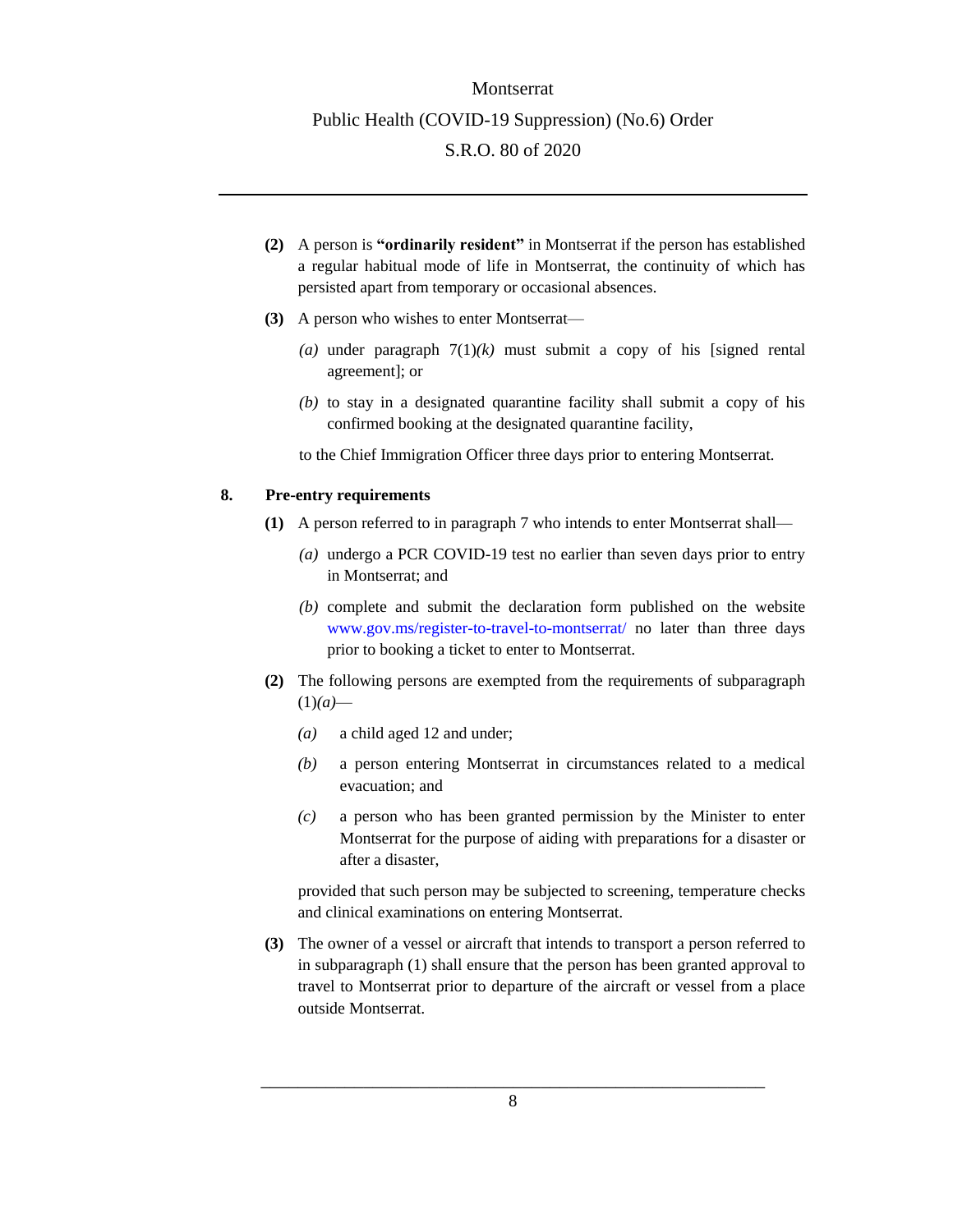### <span id="page-8-0"></span>**9. Entry into Montserrat**

- **(1)** A person entering Montserrat—
	- *(a)* shall answer all questions put to him by a Medical Officer or Health Officer which would allow the Medical Officer or Health Officer to assess what measures would be necessary to prevent, limit or suppress the spread of COVID-19;
	- *(b)* shall provide the Medical Officer or Heath Officer with a copy of the negative PCR COVID-19 test result document;
	- *(c)* shall provide a Medical Officer or Health Officer with information which would allow the Medical Officer or Health Officer to assess what measures would be necessary to prevent, limit or suppress the spread of COVID-19;
	- *(d)* may be subjected to a clinical examination by a Medical Officer;
	- *(e)* who is considered by a Medical Officer or Health Officer to be high risk of being infected with COVID-19 may be isolated; and
	- *(f)* may be required to present himself for surveillance at a place and time as may be appointed by the Medical Officer or Health Officer and while undergoing surveillance may be removed to a hospital or other suitable place approved by the Chief Medical Officer.
- **(2)** A person in Montserrat who, in the opinion of a Medical Officer or Health Officer is likely to be infected with COVID-19—
	- *(a)* shall answer all questions put to him by the Medical Officer or Health Officer which would allow the Medical Officer or Health Officer to assess what measures would be necessary to prevent, limit or suppress the spread of COVID-19;
	- *(b)* shall provide a Medical Officer or Health Officer with information which would allow the Medical Officer or Health Officer to assess what measures would be necessary to prevent, limit or suppress the spread of COVID-19;
	- *(c)* may be subjected to a clinical examination by a Medical Officer;
	- *(d)* may be required to present himself for surveillance at a place and time as may be appointed by the Medical Officer or Health Officer and while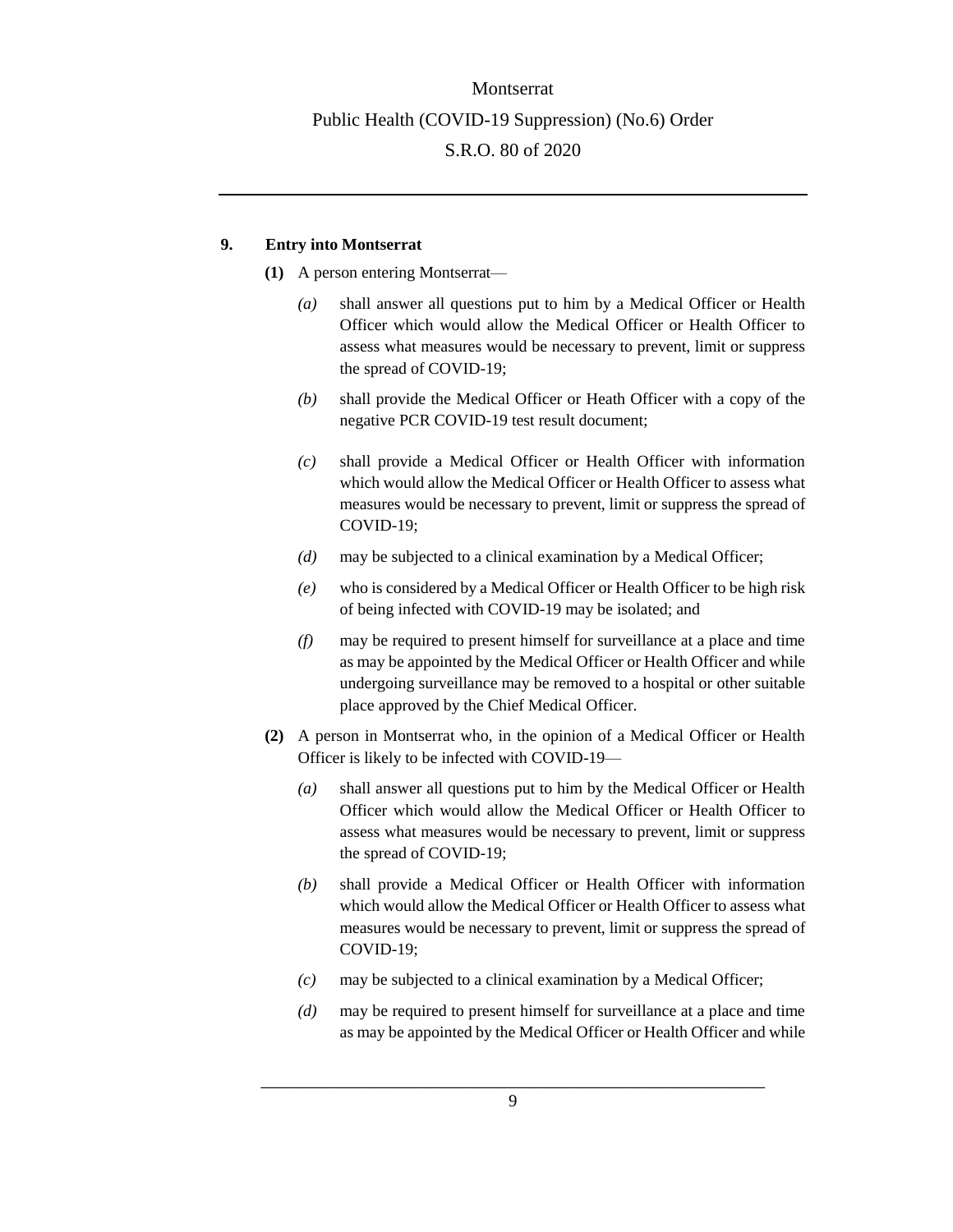undergoing surveillance may be removed to a hospital or other suitable place approved by the Chief Medical Officer; and

- *(e)* may be required to self-quarantine.
- **(3)** The negative PCR COVID-19 test result document referred to in subparagraph (1) shall state the—
	- *(a)* name, address, telephone number and email address of the laboratory at which the PCR COVID-19 test was conducted;
	- *(b)* date the PCR COVID-19 test was conducted;
	- *(c)* full names, date of birth and address of the person tested for COVID-19; and
	- *(d)* results of the PCR COVID-19 test conducted in relation to that person.
- **(4)** The owner of a vessel or aircraft who transports a person to Montserrat who is not in possession of a copy of a negative PCR COVID-19 test commits an offence.

#### <span id="page-9-0"></span>**10. Designation of premises as quarantine facility**

- **(1)** The Minister may designate, in writing, any premises or type of premises to be a quarantine facility or place of isolation for the purposes of this Order.
- **(2)** A person who intends to self-quarantine in a designated quarantine facility shall**—**
	- *(a)* prior to entering Montserrat, make arrangements with the owner of the designated quarantine facility to self-quarantine at the designated quarantine facility; and
	- *(b)* pay the owner of the designated quarantine facility the costs of staying at the designated quarantine facility.
- **(3)** A person who is staying at a designated quarantine facility shall—
	- *(a)* comply with any rule or guideline issued by the Minister; and
	- *(b)* after five days in the designated quarantine facility, pay the prescribed fee for the PCR COVID-19 test and undergo a PCR COVID-19 test.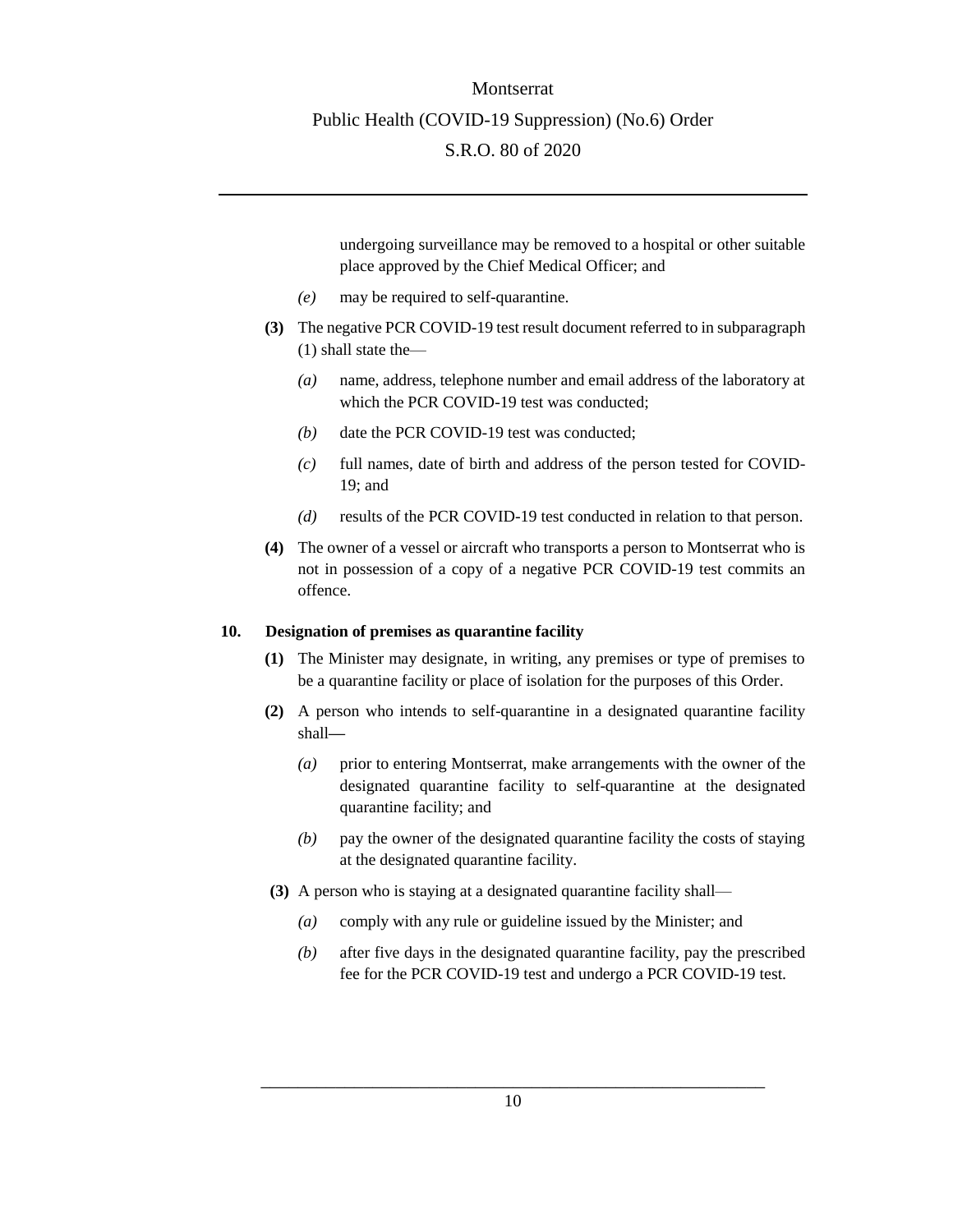#### <span id="page-10-0"></span>**11. Directions – persons entering Montserrat**

- **(1)** A person who enters Montserrat shall, after completing the relevant immigration checks, security checks and COVID-19 screening and examinations**—**
	- *(a)* proceed directly to his home or place of occupancy to self-quarantine; or
	- *(b)* proceed directly to a designated quarantine facility or place of isolation;
- **(2)** A person who goes directly to his home or place of occupancy to selfquarantine shall remain at his home or place of occupancy until the sooner of the following—
	- *(a)* fourteen days has elapsed; or
	- *(b)* he leaves Montserrat.
- **(3)** A person who goes to a designated quarantine facility or place of isolation shall remain in the designated quarantine facility or place of isolation until the sooner of the following—
	- *(a)* five days has elapsed, provided a COVID-19 test taken five days after he enters Montserrat shows that he is not infected with COVID-19; or
	- *(b)* he leaves Montserrat.
- **(4)** Despite subsection (2) and (3), a person is not required to remain at home or his place of occupancy or at a designated quarantine facility or place of isolation if the Chief Medical Officer otherwise directs.
- **(5)** This paragraph does not apply to a person listed in paragraph 7 (1) *(h)*, *(i)*, and *(j)*.

### <span id="page-10-1"></span>**12. Non-resident technician**

- **(1)** Subject to subparagraph (2), and despite paragraph 11 a non-resident technician is not required to self-quarantine for fourteen days from his date of entry into Montserrat.
- **(2)** A non-resident technician shall—
	- *(a)* only be in a public place for the purpose of travelling to and from the place where he is undertaking work as a non-resident technician;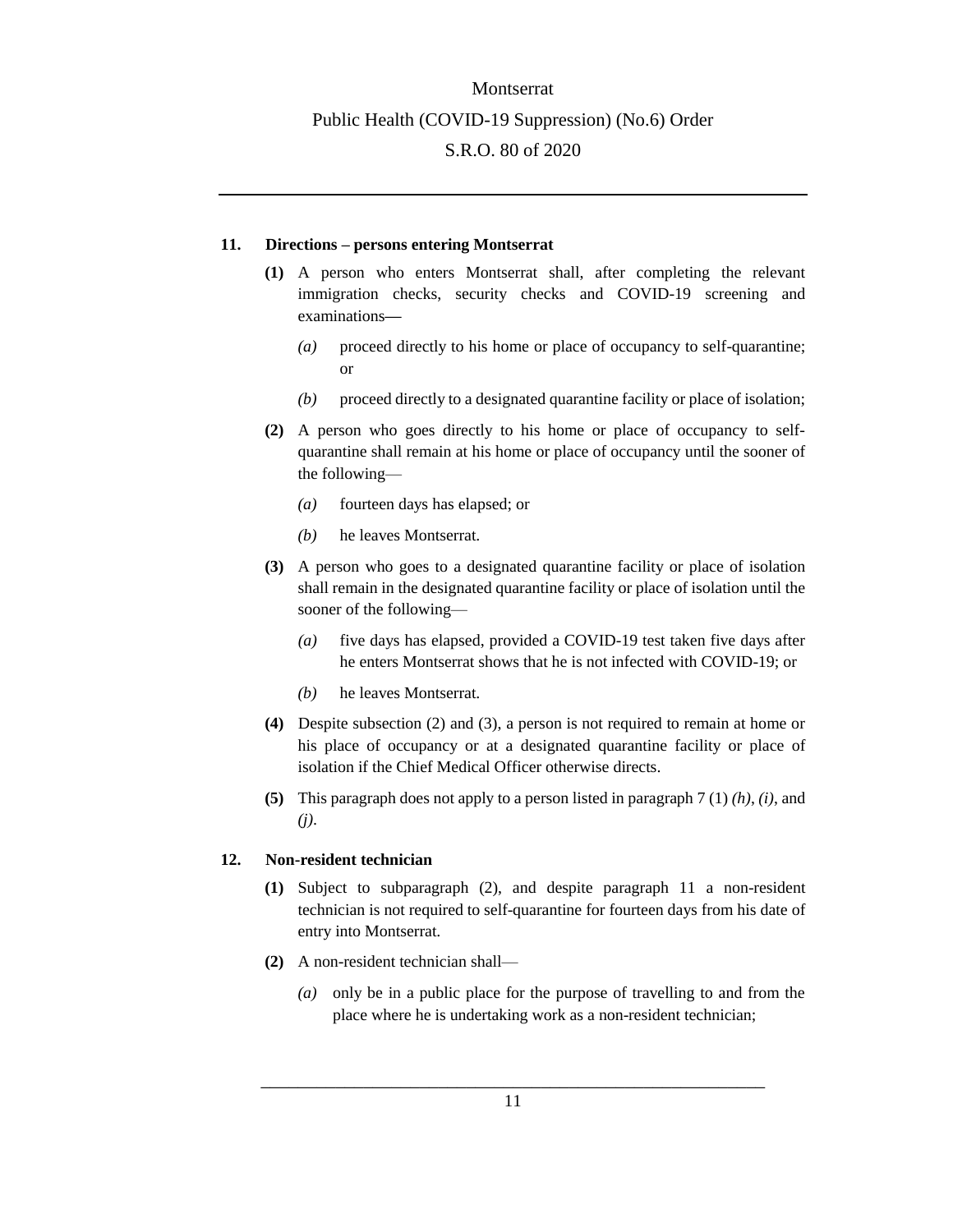- *(b)* wear a mask at all times while at the place where he is undertaking work as a non-resident technician;
- *(c)* practice social distancing while at the place where he is undertaking work as a non-resident technician; and
- *(d)* remain at his place of occupancy at all times except when travelling to and from the place where he is undertaking work as a non-resident technician.

#### <span id="page-11-0"></span>**13. Operations of Schools**

- **(1)** Subject to subparagraph (2) a child care centre, nursery school, primary school, secondary school, tertiary school or other school may open.
- **(2)** If a child care centre, nursery school, primary school, secondary school, tertiary school or other school intends to open the Head or owner of the school shall, prior to opening, submit a sanitisation plan to the Minister for approval.
- **(3)** The Head or owner of a child care centre, nursery school, primary school, secondary school, tertiary school or other school shall—
	- *(a)* ensure that staff, students and customers practice social distancing; and
	- *(b)* comply with any direction or guideline issued by the Minister regarding cleaning, sanitisation and other precautions.
- **(4)** If the Head or owner of a child care centre, nursery school, primary school, secondary school, tertiary school or other school fails to comply with this paragraph the Minister may close the child care centre, nursery school, primary school, secondary school, tertiary school or other school.

### <span id="page-11-1"></span>**14. Cultural Centre**

- **(1)** Subject to subparagraph (2), a person may host an event at the Montserrat Cultural Centre.
- **(2)** A person who hosts an event at the Montserrat Cultural Centre shall ensure that—
	- *(a)* temperature checks are conducted on persons entering the Montserrat Cultural Centre;
	- *(b)* persons wear face coverings;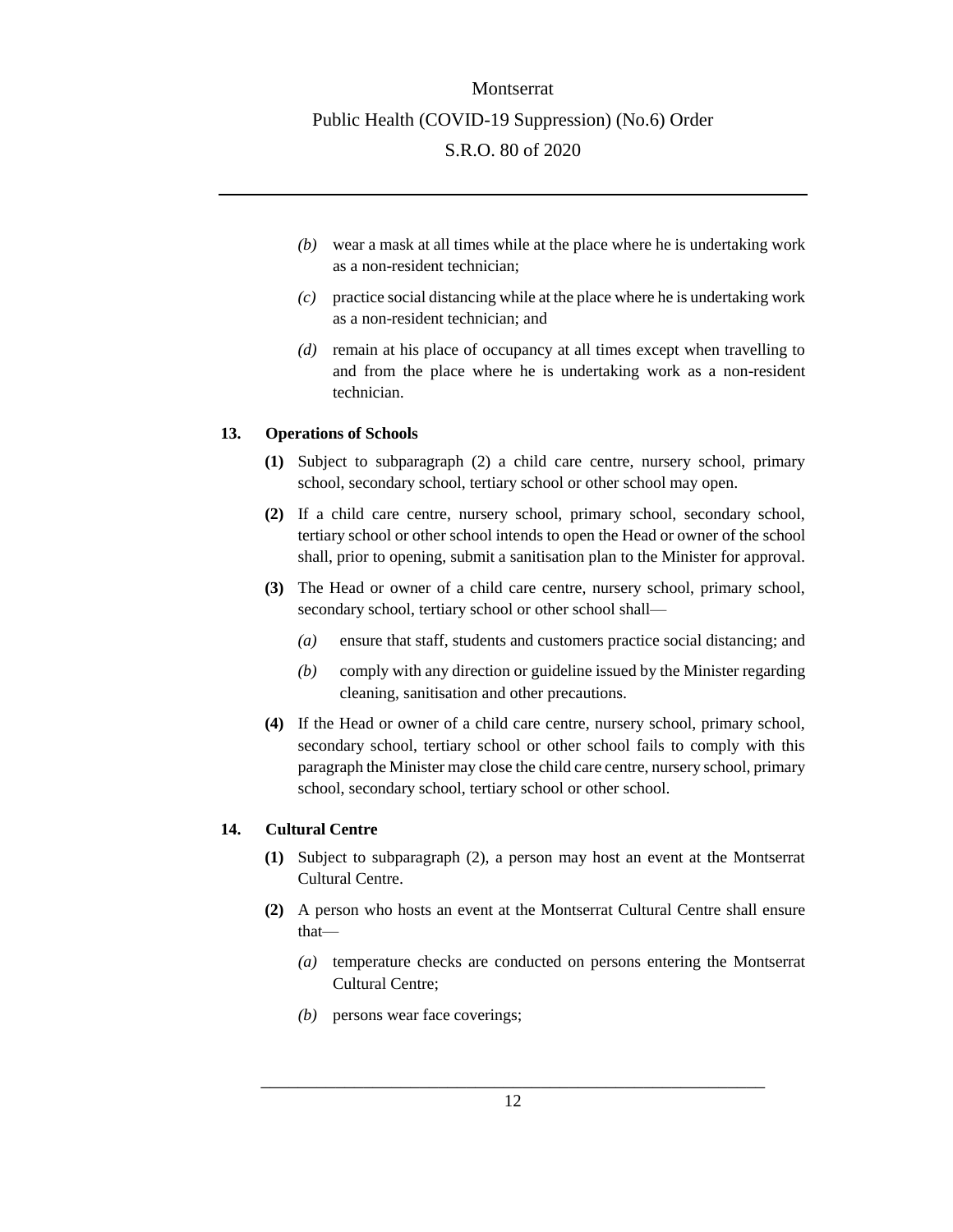- *(c)* as far as reasonably possible members of the same household sit or stand together;
- *(d)* persons who are not members of the same household sit or stand three feet apart;
- *(e)* a person is assigned to sanitize the washroom or toilet after every use; and
- *(f)* distance markers are placed to designate seating arrangements.
- **(3)** A person who hosts an event at the Montserrat Cultural Centre shall comply with any direction or guideline issued by the Minister regarding cleaning, sanitisation and other precautions.

#### <span id="page-12-0"></span>**15. Operations of religious establishments**

- **(1)** Subject to subparagraph (2) and (3), a pastor, minister or other church leader may cause a church or other religious establishment to be open to conduct a church service or funeral service.
- **(2)** During a church service or funeral service, a pastor, minister or other church leader shall ensure that—
	- *(a)* persons wear face coverings;
	- *(b)* as far as reasonably possible members of the same household sit together;
	- *(c)* persons who are not members of the same household sit three feet apart;
	- *(d)* a person is assigned to sanitize the washroom or toilet after every use; and
	- *(e)* distance markers are placed to designate seating arrangements.
- **(3)** A pastor, minister or other church leader—
	- *(a)* may stand, if it is reasonably practicable, twelve feet away from any person while conducting a church service or funeral service; and
	- *(b)* shall stand no less than six feet away from any person while conducting a church service or funeral service;
	- *(c)* shall wear a face covering while conducting a church service or funeral service if he stands less than twelve feet away from any person while conducting a church service or funeral service; and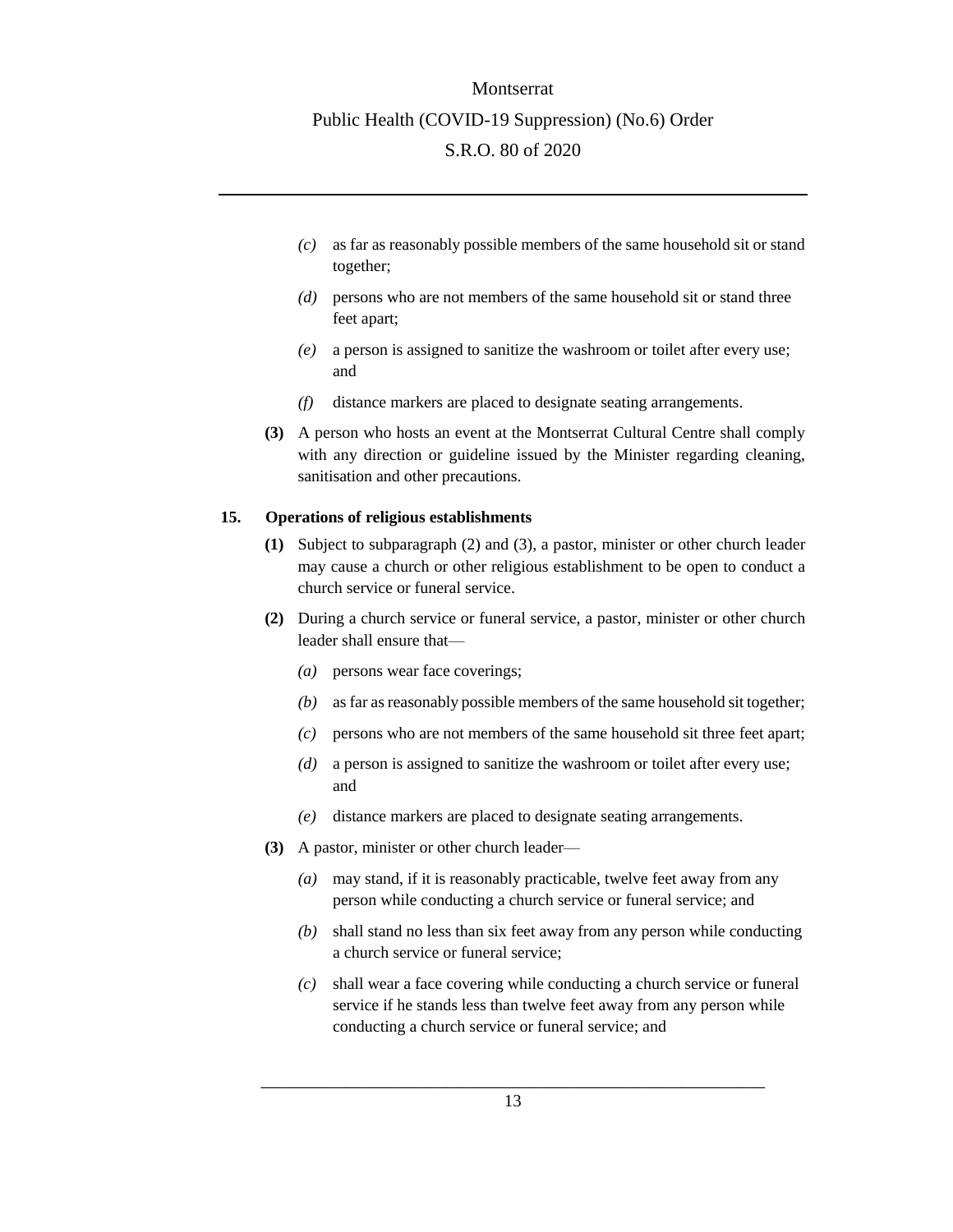- *(d)* is not required to wear a face covering while conducting a church service or funeral service if he stands twelve feet away from any person while conducting a church service or funeral service.
- **(4)** A pastor, minister or other church leader shall comply with any direction or guideline issued by the Minister regarding cleaning, sanitisation and other precautions.

#### <span id="page-13-0"></span>**16. Operations of restaurants etc.**

- **(1)** Subject to subparagraphs (2), (3), (4) and (5), the owner of a restaurant, cookshop or other similar business may offer the following services—
	- *(a)* collection of orders;
	- *(b)* food delivery service; and
	- *(c)* dine-in service provided the Minister has approved the plans submitted under subparagraph (4).
- **(2)** If a restaurant or cook-shop or other similar business offers a collection of order service the owner of the restaurant or cook-shop or other similar business shall ensure that only one customer is permitted to enter the premises to collect or pay for the order**.**
- **(3)** If a restaurant or cook-shop or other similar business offers a food delivery service the person making the food delivery and the person receiving the food delivery shall practice social distancing during the process of the food delivery.
- **(4)** If the owner of a restaurant or cook-shop or other similar business intends to offer a dine-in service, he shall submit a plan that sets out the seating policy, table spacing policy and the sanitisation plan of the business to the Minister for approval.
- **(5)** The owner of a restaurant, cook-shop or other similar business shall—
	- *(a)* ensure that staff and customers practice social distancing; and
	- *(b)* comply with any direction or guideline issued by the Minister regarding cleaning, sanitisation and other precautions.
- **(6)** If an owner of a restaurant, cook-shop or other similar business fails to comply with this paragraph the Minister may order the owner to close the restaurant, cook-shop or other similar business.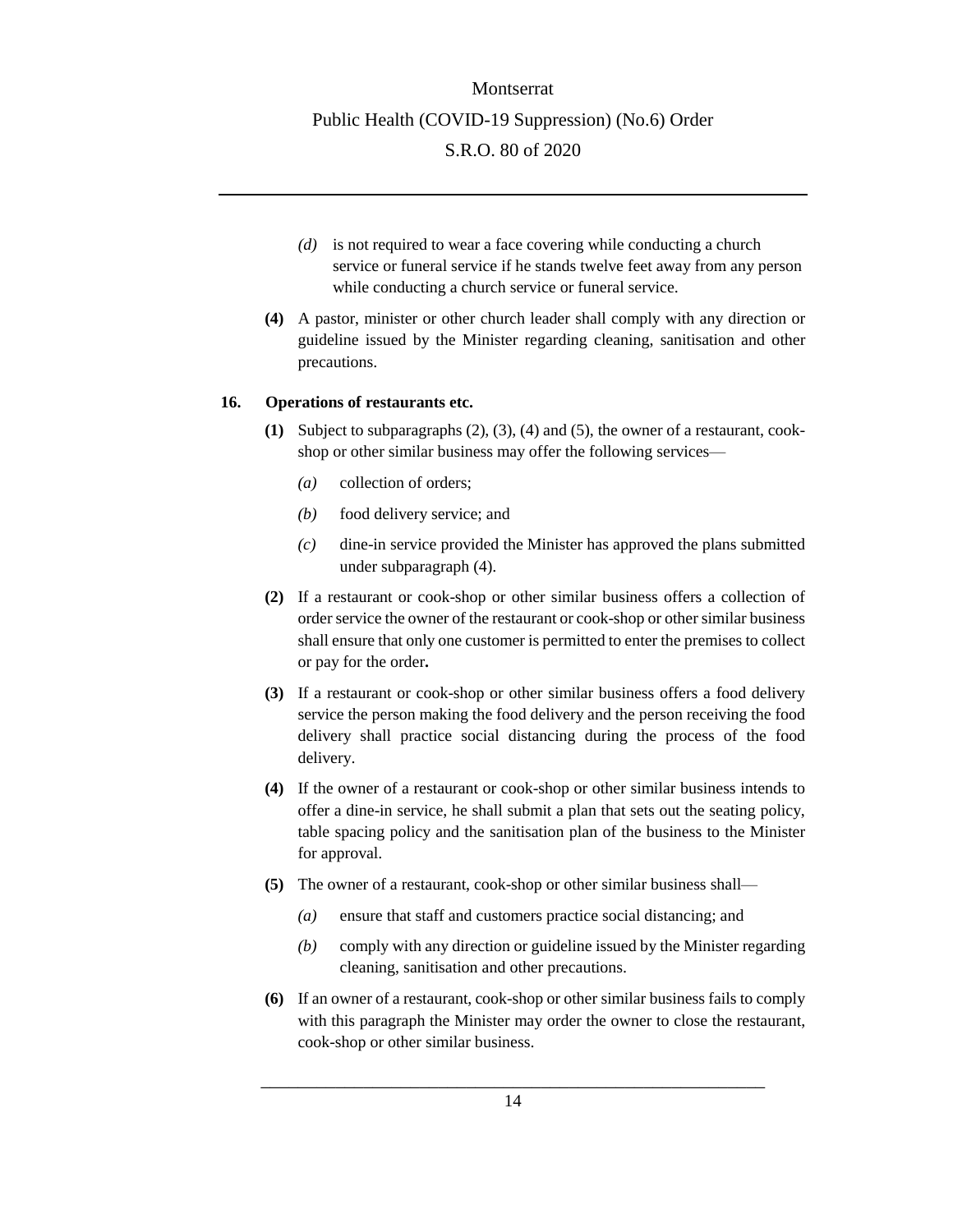#### <span id="page-14-0"></span>**17. Operations of bars etc.**

- **(1)** Subject to subparagraph (2) the owner of a bar, rum shop or other similar business may—
	- *(a)* offer a take-away service; and
	- *(b)* allow customers to sit in the bar or rum shop provided the Minister has approved the plans submitted under subparagraph (2).
- **(2)** If a bar, rum shop or other similar business intends to allow customers to sit in the business place he shall submit a plan that sets out the seating policy, table spacing policy and the sanitisation plan of the business to the Minister for approval.
- **(3)** The owner of a bar, rum shop or other similar business shall—
	- *(a)* ensure that staff and customers practice social distancing; and
	- *(b)* comply with any direction or guideline issued by the Minister regarding cleaning, sanitisation and other precautions.
- **(4)** If an owner of a bar, rum shop or other similar business fails to comply with this paragraph the Minister may order the owner to close the bar, rum shop or other similar business.

#### <span id="page-14-1"></span>**18. Operations of barbershops etc.**

- **(1)** The owner of a barber shop, beauty salon, spa or other similar business may offer services by appointments only.
- **(2)** For the avoidance of doubt the owner of a barber shop, beauty salon, spa or similar business shall not offer walk-in services**.**
- **(3)** The owner of a barber shop, beauty salon, spa or similar business shall—
	- *(a)* ensure that a customer maintains a physical distance of six feet from another customer; and
	- *(b)* comply with any direction or guideline issued by the Minister regarding cleaning, sanitisation and other precautions.
- **(4)** If an owner of a barber shop, beauty salon, spa or similar business fails to comply with this paragraph the Minister may order the owner to close the barber shop, beauty salon, spa or similar business.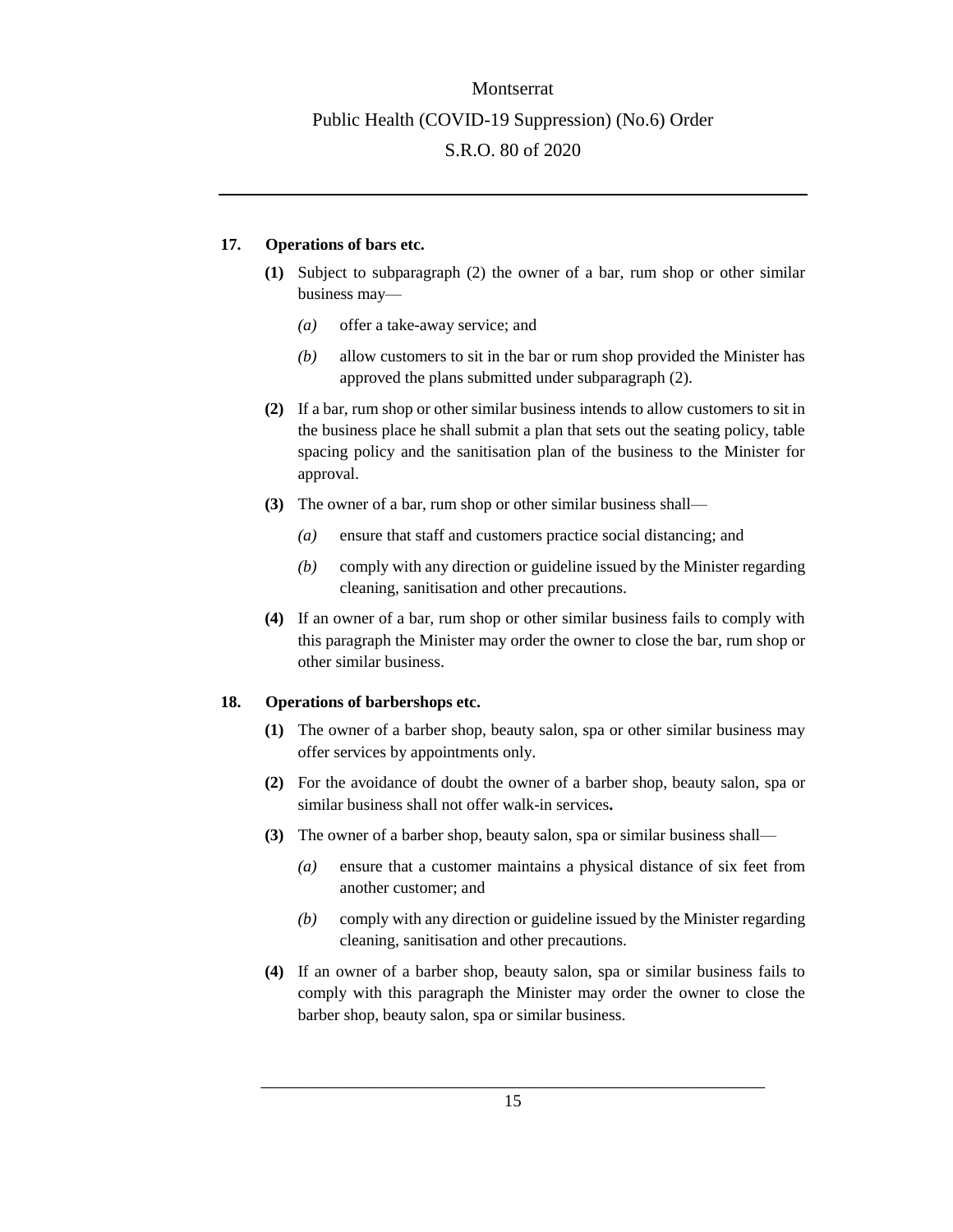#### <span id="page-15-0"></span>**19. Operations of a gym, sports club**

- **(1)** Subject to subparagraph (2) the owner of a gym, sports club or other similar entity may offer services.
- **(2)** If the owner of a gym, sports club or other similar entity intends to offer services the owner shall submit the sanitisation plan of the entity to the Minister for approval.
- **(3)** The owner of a gym, sports club or other similar entity shall—
	- *(a)* ensure that a customer maintains a physical distance of six feet from another customer; and
	- *(b)* comply with any direction or guideline issued by the Minister regarding cleaning, sanitisation and other precautions.
- **(4)** If the owner of a gym, sports club or other similar entity fails to comply with this paragraph the Minister may order the owner to close the gym, sports club or other similar entity.

#### <span id="page-15-1"></span>**20. Contact sporting activities**

- **(1)** A person may engage in a contact sporting activity provided paragraph 4(2) is compiled with.
- **(2)** Paragraph 23(2) does not apply to a person when the person is engaging in a contact sporting activity.
- **(3)** For the purposes of this paragraph a **"contact sporting activity"** means a sporting activity in which a person necessarily comes into bodily contact with another person.

#### <span id="page-15-2"></span>**21. Operations of bus drivers and taxi operators**

- **(1)** A bus driver or taxi operator may operate only with the prior permission of the Minister.
- **(2)** A bus driver or taxi operator shall transport no more than one passenger in the front passenger seat of the bus or taxi.
- **(3)** A taxi operator shall transport no more than two passengers in the rear of the in a motorcar during each trip.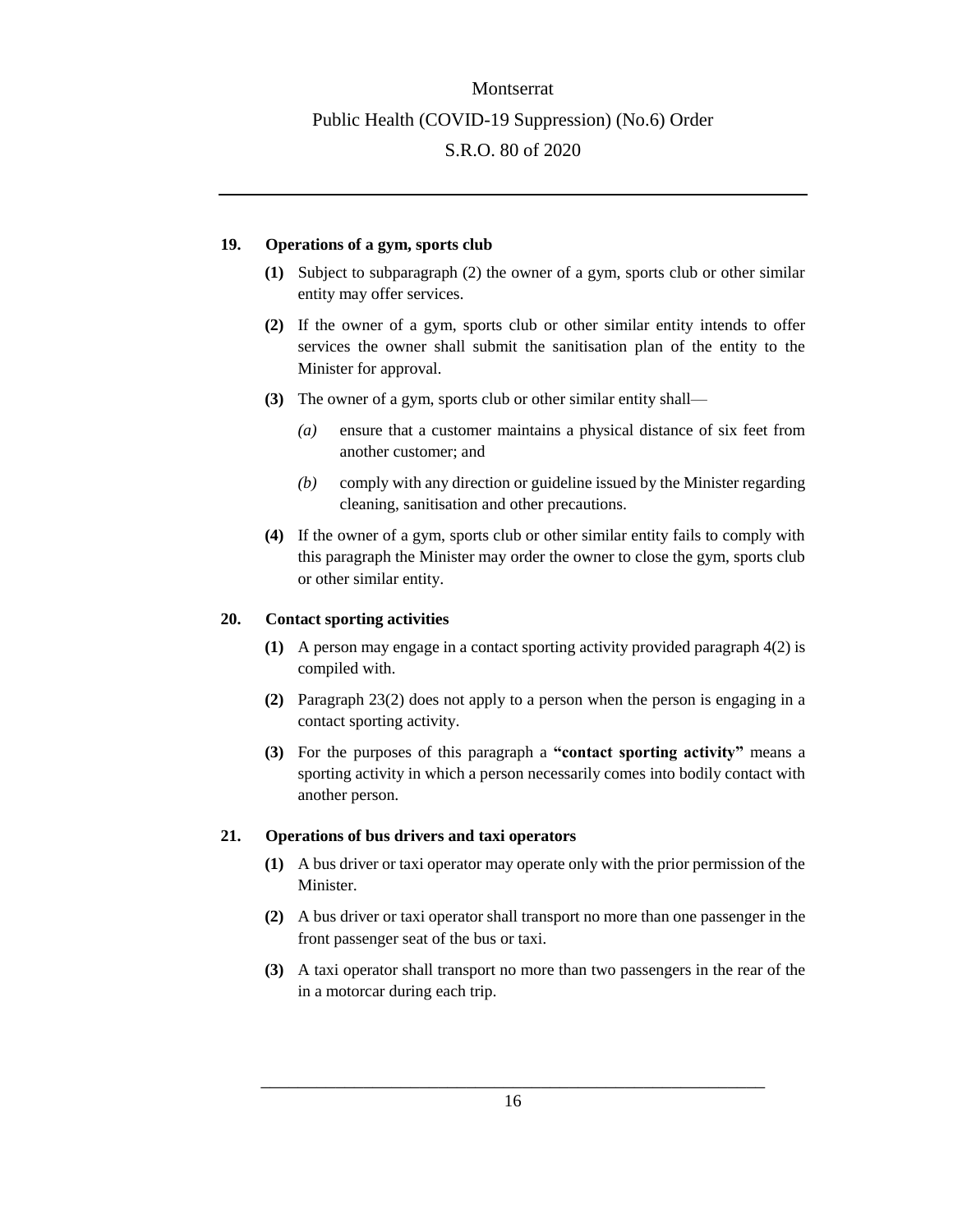- **(4)** Despite subparagraph (3), a taxi operator may transport more than two passengers in the rear of the motorcar if all the passengers in the motorcar are members of the same household.
- **(5)** A bus may transport more than one passenger in each row in the rear of the bus provided subparagraph (8) is complied with.
- **(6)** A bus driver and a taxi operator shall comply with any direction or guideline issued by the Minister regarding cleaning, sanitisation and other precautions.
- **(7)** If a bus driver or taxi operator fails to comply with this paragraph the Minister may order that the bus driver, taxi operator cease operating.
- **(8)** A person who is a passenger in a taxi or a bus shall wear a face covering in the taxi or bus.

#### <span id="page-16-0"></span>**22. Remote working where reasonably practicable**

- **(1)** Public officers may work remotely from home where reasonably practicable, subject to the direction of the Deputy Governor.
- **(2)** If it is reasonably practicable, an employer shall arrange for his employees to work remotely from home using electronic means or otherwise.

### <span id="page-16-1"></span>**23. Social distancing**

- **(1)** The owner of a business or organisation that is permitted to operate under this Order shall—
	- *(a)* establish measures that ensure customers and staff maintain a physical distance of at least six feet from another person both inside and outside the business or organisation;
	- *(b)* determine the number of persons that may be permitted to enter the business or organisation at any one time by permitting one person for every thirty square feet of floor space;
	- *(c)* place distance markers six feet apart, inside the business or organisation to indicate where each customer must stand at the checkout point or in a queue;
	- *(d)* place distance markers six feet apart, outside of the business or organisation to indicate where a customer must stand while waiting to enter the business or organisation.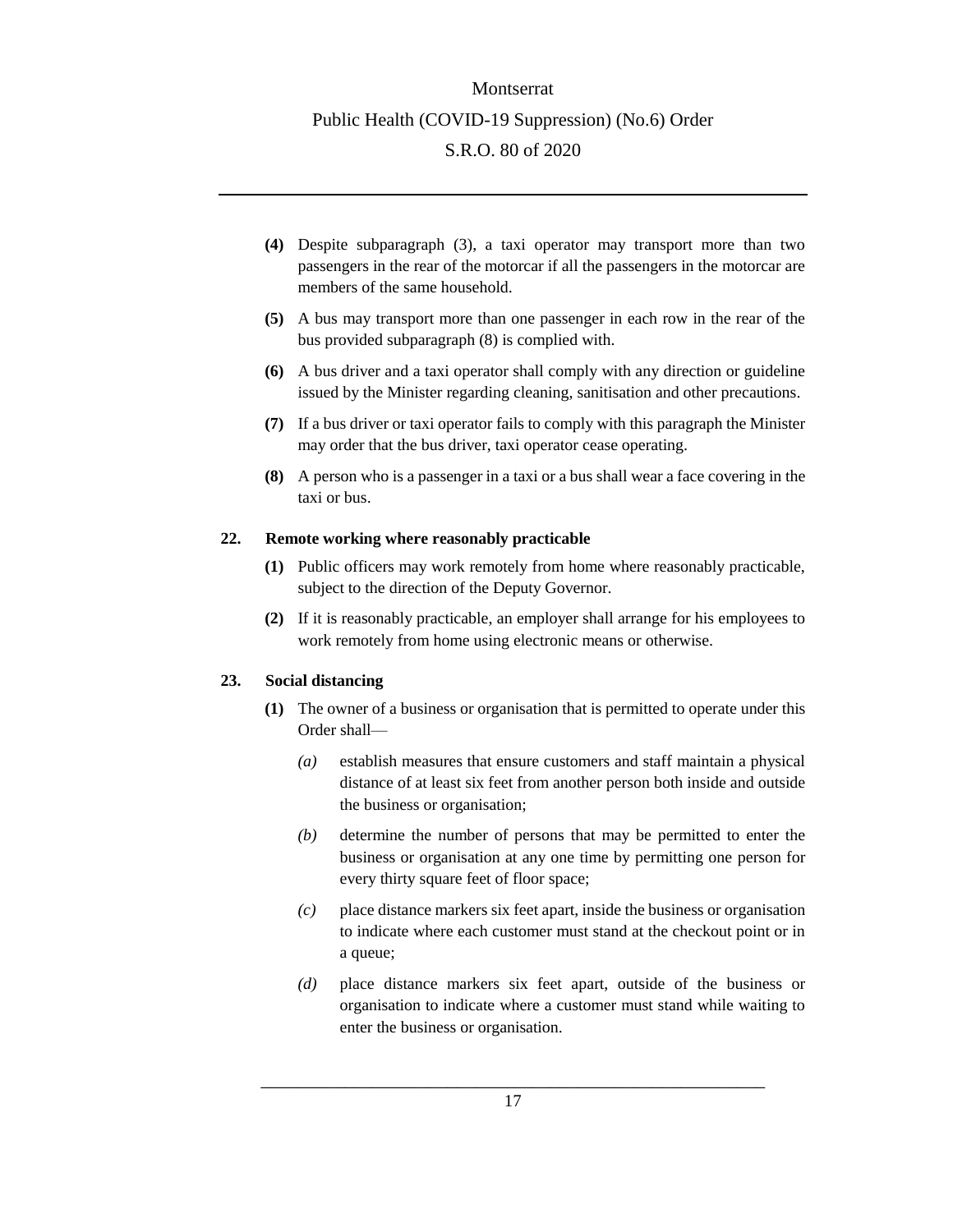**(2)** A person shall practice social distancing at all times.

#### <span id="page-17-0"></span>**24. Permits**

- **(1)** The Minister may give a person, business, organisation or department written permission to open a business or entity referred to in paragraphs 13, 14, 15, 16, 17, 18 and 19.
- **(2)** A permit issued under this Order may include conditions.
- **(3)** If a person, business or organisation fails to comply with a condition of a permit issued under this Order, the Minister may revoke permission to operate.
- **(4)** The Minister may appoint persons to ensure compliance with this Order and directions or guidelines issued under paragraphs 13, 14, 15, 16, 17, 18 and 19.

#### <span id="page-17-1"></span>**25. Enforcement Powers**

- **(1)** An enforcement officer may stop a person and require the person to answer any question to enable the enforcement officer to ascertain whether the person is in compliance with this Order and where the person does not satisfy the enforcement officer that he is in compliance with this Order, the enforcement officer may arrest the person.
- **(2)** An enforcement officer may stop a person and require the person to answer any question to enable the enforcement officer to ascertain the person's identity and whether the person is in compliance with paragraphs 11 and 12 and
- **(3)** Where the person under subparagraph (2) does not satisfy the enforcement officer that he is in compliance with paragraphs 11 and 12, the enforcement officer may—
	- *(a)* direct the person to immediately proceed to his home or place of occupancy or designated quarantine facility;
	- *(b)* detain and convey the person to his home or place of occupancy or designated quarantine facility; or
	- *(c)* arrest the person.
- **(4)** The powers in subparagraph (1) may be exercised where a person is at any place other than the person's home or place of occupancy.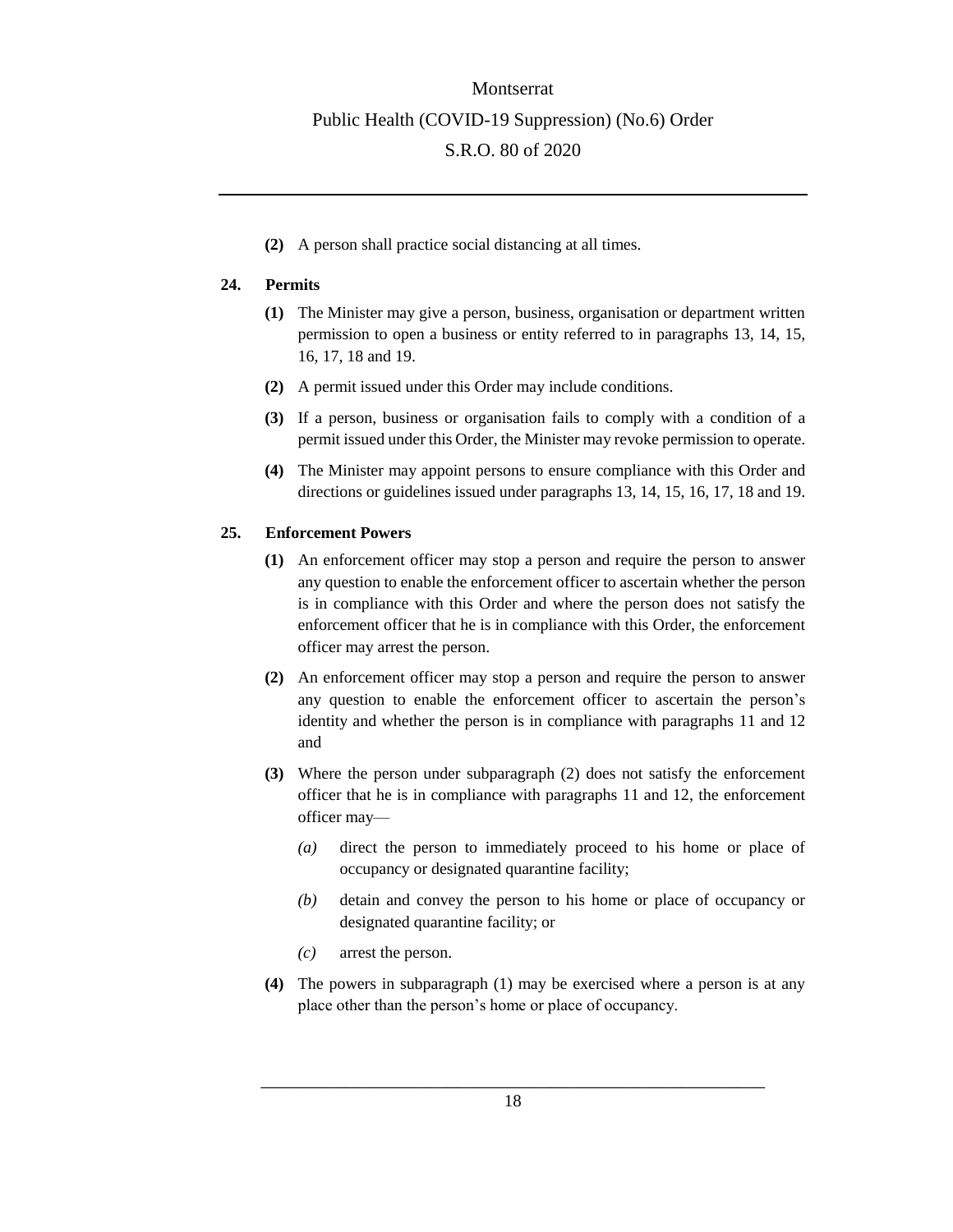- **(5)** An enforcement officer may use reasonable force, if necessary, in the exercise of a power in this Order.
- **(6)** The Chief Medical Officer, Health Officer, Enforcement Officer, Medical Officer or other person appointed by the Minister may visit a person, a business or organisation to ensure compliance with this Order and directions or guidelines issued under paragraphs 13, 14, 15, 16, 17, 18 and 19.
- **(7)** The Chief Medical Officer, Health Officer, Enforcement Officer, Medical Officer or enforcement officer may order the immediate closure of a business for failure of the person, a business or organisation to comply with this Order and directions or guidelines issued under paragraphs 13, 14, 15, 16, 17, 18 and 19.

### <span id="page-18-0"></span>**26. Offences**

- **(1)** A person who assaults, obstructs, hinders, resists, uses threatening or abusive language or aids or incites any other persons to assault, obstruct, hinder or resist an enforcement officer, the Chief Medical Officer, Health Officer, Enforcement Officer, Medical Officer or a person appointed under paragraph 24(4) in the execution of his duty under this Order commits an offence.
- **(2)** A person who is present at, or promotes, aids, or assists in the promotion of a large gathering commits an offence.
- **(3)** A police officer may order a large gathering to disperse, and a person who fails to obey the order commits an offence.
- **(4)** A person who fails to comply with this Order commits an offence.

### <span id="page-18-1"></span>**27. Application to Court**

- **(1)** If a person fails to comply with an order by the Chief Medical Officer or Health Officer, the Chief Medical Officer or Health Officer may apply to the Magistrate's Court for directions.
- **(2)** If the Magistrate's Court is satisfied with the application made under subparagraph (1), the Magistrate's Court may order that the person who has failed to comply be—
	- *(a)* taken into custody and be placed in quarantine or isolation;
	- *(b)* taken into custody and be admitted to, detained and treated at the hospital;